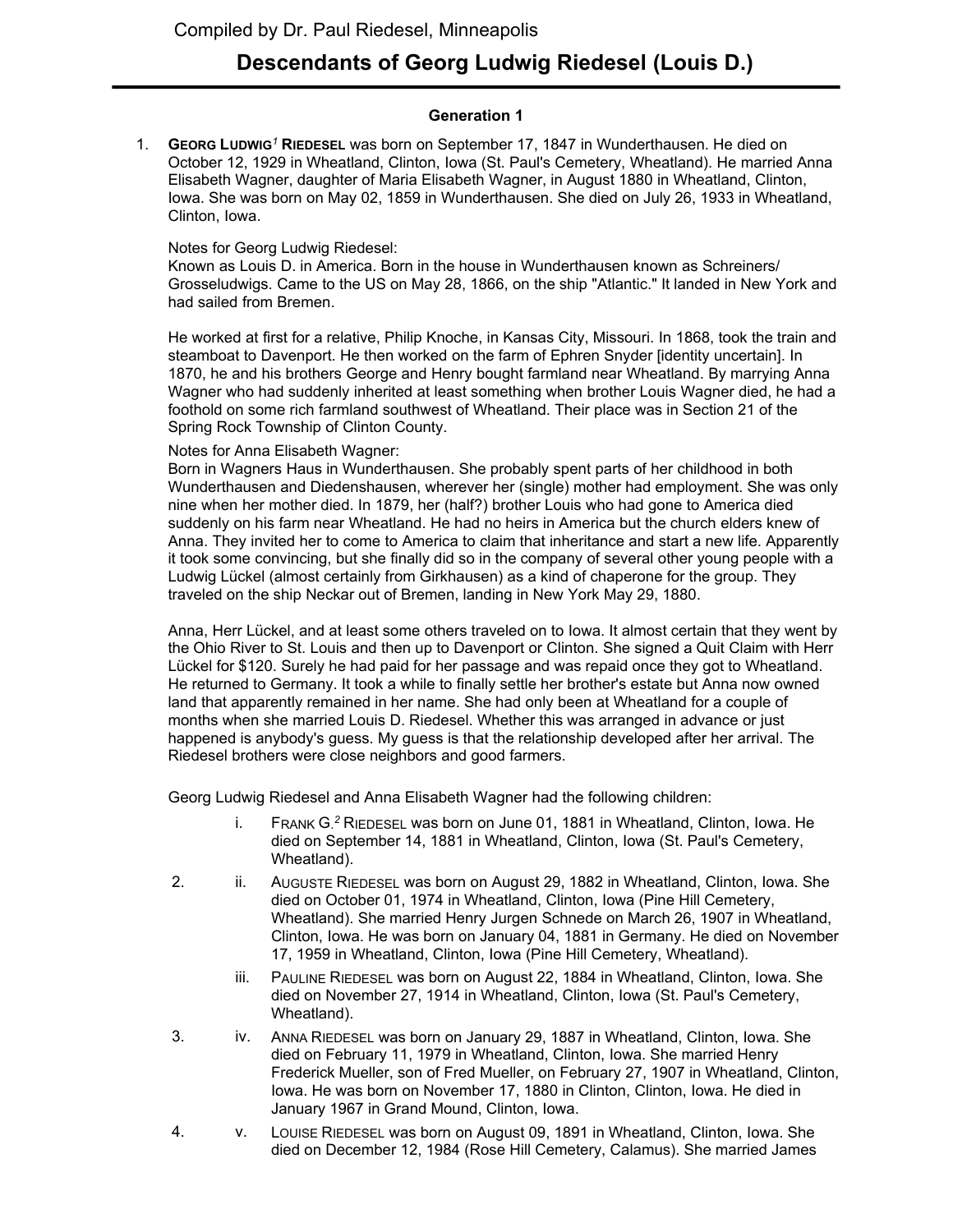#### **Generation 1 (cont.)**  $\frac{1}{2}$

Blaine St. John, son of Albert St. John and Sarah Lafferty, on December 20, 1911 in Calamus, Clinton, Iowa. He was born on March 15, 1885 in Calamus, Clinton, Iowa. He died on July 27, 1951 in Grand Mound, Clinton, Iowa (Rose Hill Cemetery, Calamus).

- 5. vi. LOUIS ARMOUR RIEDESEL was born on November 29, 1893 in Wheatland, Clinton, Iowa. He died on April 20, 1975 in De Witt, Clinton, Iowa. He married Elsie Wilhelmina Rowold, daughter of Ernst Heinrich Dietrich Rowold and Katharine Riedesel, on October 26, 1921 in Davenport, Scott, Iowa. She was born on May 03, 1903 in Wheatland, Clinton, Iowa. She died on March 21, 1993 in Maquoketa, Jackson, Iowa.
- 6. vii. EPHRAIM RIEDESEL was born on December 31, 1895 in Wheatland, Clinton, Iowa. He died on December 26, 1935 in Davenport, Scott, Iowa (St. Paul's Cemetery, Wheatland). He married Lillian Strackbein, daughter of John Conrad Strackbein and Luise Riedesel, on June 22, 1932 in Wheatland, Clinton, Iowa. She was born on May 27, 1909 in Wheatland, Clinton, Iowa. She died on May 06, 1988 in Wheatland, Clinton, Iowa (St. Paul's Cemetery, Wheatland).
- 7. viii. PHILLIP RIEDESEL was born on May 27, 1898 in Wheatland, Clinton, Iowa. He died on May 13, 1971 in De Witt, Clinton, Iowa. He married Lydia Schneider, daughter of Phillip A. Schneider and Elisabeth Wagner, on January 20, 1932 in Wheatland, Clinton, Iowa. She was born on February 01, 1908 in Wheatland, Clinton, Iowa. She died on February 14, 2002 in Maquoketa, Jackson, Iowa.
	- ix. PERRY RIEDESEL was born on May 16, 1904 in Wheatland, Clinton, Iowa. He died on May 07, 1962 in Wheatland, Clinton, Iowa. He married Emma Elizabeth Rowold, daughter of Ernst Heinrich Dietrich Rowold and Katharine Riedesel, on June 09, 1937 in Davenport, Scott, Iowa. She was born on May 03, 1905 in Wheatland, Clinton, Iowa. She died on January 17, 1971 in Wheatland, Clinton, Iowa.

### **Generation 2**

2. **AUGUSTE***<sup>2</sup>* **RIEDESEL** (Georg Ludwig*<sup>1</sup>* ) was born on August 29, 1882 in Wheatland, Clinton, Iowa. She died on October 01, 1974 in Wheatland, Clinton, Iowa (Pine Hill Cemetery, Wheatland). She married Henry Jurgen Schnede on March 26, 1907 in Wheatland, Clinton, Iowa. He was born on January 04, 1881 in Germany. He died on November 17, 1959 in Wheatland, Clinton, Iowa (Pine Hill Cemetery, Wheatland).

Notes for Auguste Riedesel: Known as Gustie.

Henry Jurgen Schnede and Auguste Riedesel had the following children:

- i. EDWIN HENRY*<sup>3</sup>* SCHNEDE was born on August 30, 1909 in Wheatland, Clinton, Iowa. He died on September 09, 1937 in Davenport, Scott, Iowa.
- ii. DONALD LOUIS SCHNEDE was born on July 06, 1911 in Clinton County, Iowa. He died on March 26, 1947 in Sunbury, Northumberland, Pennsylvania. He married Bernice Bartscher on April 29, 1934 in Rock Island, Rock Island, Illinois. She was born on November 26, 1913. She died on April 19, 2002 in Durant, Cedar, Iowa.
- iii. LLOYD SCHNEDE was born on October 20, 1915. He died on September 01, 2000 in Maquoketa, Jackson, Iowa. He married Blanche Mowry on October 21, 1937. She was born on February 04, 1914 in Lowden, Cedar, Iowa. She died on September 16, 2006 in Maquoketa, Jackson, Iowa.
- 3. **ANNA***<sup>2</sup>* **RIEDESEL** (Georg Ludwig*<sup>1</sup>* ) was born on January 29, 1887 in Wheatland, Clinton, Iowa. She died on February 11, 1979 in Wheatland, Clinton, Iowa. She married Henry Frederick Mueller, son of Fred Mueller, on February 27, 1907 in Wheatland, Clinton, Iowa. He was born on November 17, 1880 in Clinton, Clinton, Iowa. He died in January 1967 in Grand Mound, Clinton, Iowa.

Henry Frederick Mueller and Anna Riedesel had the following child:

i. VIVIAN DOROTHY*<sup>3</sup>* MUELLER was born on October 07, 1910 in Davenport, Scott,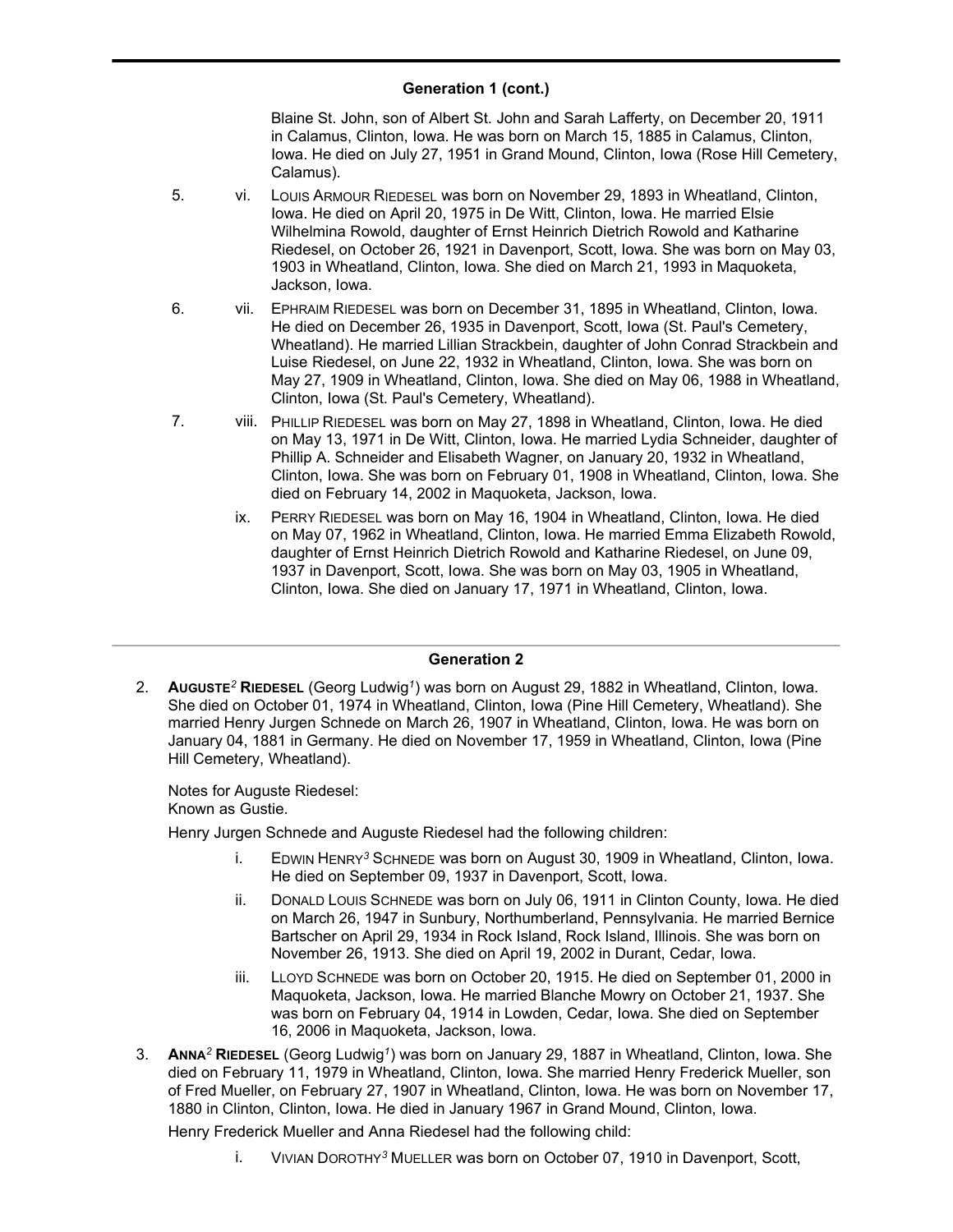# **Generation 2 (cont.)**

Iowa. She died on November 17, 1980. She married Kermit Albert Wilhelm Eschbach on July 06, 1933 in Grand Mound, Clinton, Iowa. He was born on February 10, 1911 in Glidden, Carroll, Iowa. He died on March 15, 1984 in Grand Mound, Clinton, Iowa.

4. **LOUISE***<sup>2</sup>* **RIEDESEL** (Georg Ludwig*<sup>1</sup>* ) was born on August 09, 1891 in Wheatland, Clinton, Iowa. She died on December 12, 1984 (Rose Hill Cemetery, Calamus). She married James Blaine St. John, son of Albert St. John and Sarah Lafferty, on December 20, 1911 in Calamus, Clinton, Iowa. He was born on March 15, 1885 in Calamus, Clinton, Iowa. He died on July 27, 1951 in Grand Mound, Clinton, Iowa (Rose Hill Cemetery, Calamus).

James Blaine St. John and Louise Riedesel had the following child:

- RAY<sup>3</sup> ST. JOHN was born on January 20, 1915 in Calamus, Clinton, Iowa. He died on February 05, 1984 in Davenport, Scott, Iowa. He married Irene O Licht on August 29, 1940 in Lowden, Cedar, Iowa. She was born on March 22, 1904 in Lowden, Cedar, Iowa. She died on January 13, 1997 in Bettendorf, Scott, Iowa.
- 5. **LOUIS ARMOUR***<sup>2</sup>* **RIEDESEL** (Georg Ludwig*<sup>1</sup>* ) was born on November 29, 1893 in Wheatland, Clinton, Iowa. He died on April 20, 1975 in De Witt, Clinton, Iowa. He married Elsie Wilhelmina Rowold, daughter of Ernst Heinrich Dietrich Rowold and Katharine Riedesel, on October 26, 1921 in Davenport, Scott, Iowa. She was born on May 03, 1903 in Wheatland, Clinton, Iowa. She died on March 21, 1993 in Maquoketa, Jackson, Iowa.

Notes for Louis Armour Riedesel: Farmed at Wheatland. Served in World War I.

Notes for Elsie Wilhelmina Rowold: After her mother's early death, she and her sister Emma went to live with her Riedesel grandparents. The other children then lived with their Rowold grandparents.

Louis Armour Riedesel and Elsie Wilhelmina Rowold had the following children:

i. WAYNE LOUIS*<sup>3</sup>* RIEDESEL was born on May 10, 1923 in Wheatland, Clinton, Iowa. He died on November 11, 1998 in Davenport, Scott, Iowa. He married Norma Velma Paustian, daughter of Herman Henry Paustian and Wilma Amanda Sophia Edler, on November 22, 1947 in Bennett, Cedar, Iowa. She was born on April 26, 1929 in New Liberty, Scott, Iowa. She died on April 26, 2006 in Iowa City, Johnson, Iowa.

Notes for Wayne Louis Riedesel: Farmed at Wheatland.

ii. ROBERT GENE RIEDESEL was born on July 13, 1934 in Wheatland, Clinton, Iowa. He married Barbara Carol MacLean, daughter of Gladstone MacLean and Jenny Henry, on October 17, 1964 in Santa Monica, Los Angeles, California. She was born on January 31, 1935 in Cornwall, Stormont, Ontario, Canada.

Notes for Robert Gene Riedesel: Rocket scientist. Born and raised in Wheatland, Iowa, moved to California in 1957 after graduating from Iowa State University with a Degree in Mechanical Engineering.

6. **EPHRAIM***<sup>2</sup>* **RIEDESEL** (Georg Ludwig*<sup>1</sup>* ) was born on December 31, 1895 in Wheatland, Clinton, Iowa. He died on December 26, 1935 in Davenport, Scott, Iowa (St. Paul's Cemetery, Wheatland). He married Lillian Strackbein, daughter of John Conrad Strackbein and Luise Riedesel, on June 22, 1932 in Wheatland, Clinton, Iowa. She was born on May 27, 1909 in Wheatland, Clinton, Iowa. She died on May 06, 1988 in Wheatland, Clinton, Iowa (St. Paul's Cemetery, Wheatland).

Notes for Ephraim Riedesel: Served in World War I.

Notes for Lillian Strackbein:

Her dates are suppositions based on Social Security Death Index record.

Ephraim Riedesel and Lillian Strackbein had the following children:

i. DOLORES LOUISE*<sup>3</sup>* RIEDESEL was born on September 25, 1932. She married Myron Henry Wenndt, son of Henry Carl Wenndt and Ella Klahn, on May 22, 1955. He was